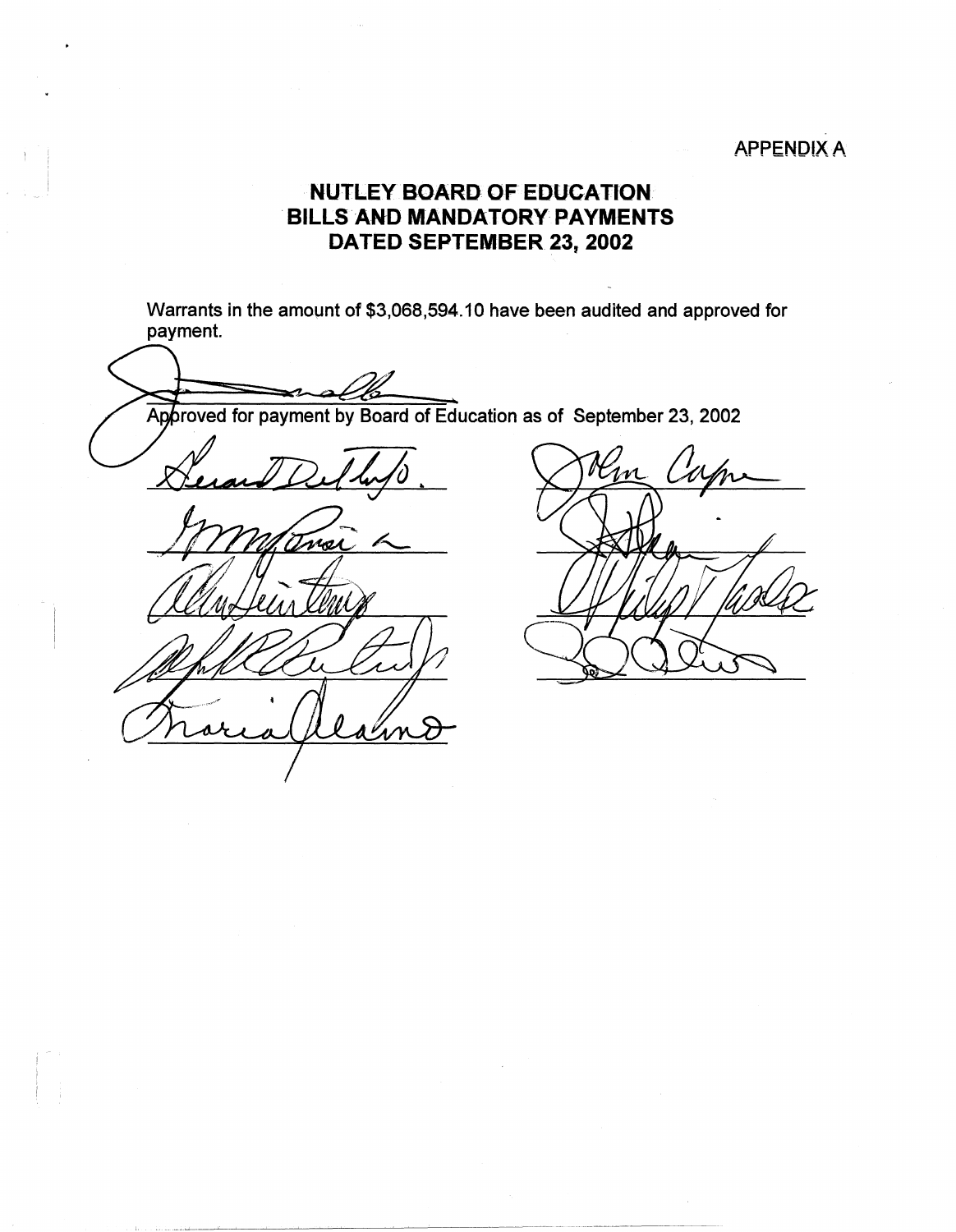| Check journal |  |
|---------------|--|
|---------------|--|

Check journal Mutley Board of Education<br>Rec and Unrec checks Hand and Machine checks Page 1 of 9

Starting date 8/27/02 Ending date 9/23/02

| Cknum             | Date              | <b>Rec date</b> | <b>Vcode</b> | Vendor name                                 | <b>Check amount</b> |
|-------------------|-------------------|-----------------|--------------|---------------------------------------------|---------------------|
| 051099 H          | 08/27/02          |                 |              | TPC1 TECHNOLOGY PETTY CASH                  | \$300.00            |
| 051100 H          | 08/27/02          |                 |              | BOET BOE TRANSPORTATION PETTY CASH ACCOUN'  | \$250.00            |
| 051101 H          | 08/27/02 08/31/02 |                 |              | BOEP BOARD OF EDUCATION PETTY CASH ACCOUNT  | \$300.00            |
| 051102 H          | 08/27/02          |                 |              | FSPC FRANKLIN SCHOOL PETTY CASH ACCOUNT     | \$250.00            |
| 051103 H          | 08/27/02          |                 |              | NHPC NUTLEY HIGH SCHOOL PETTY CASH ACCOUNT  | \$300.00            |
| 051104 H          | 08/27/02          |                 |              | SSPC SPECIAL SERVICES PETTY CASH ACCOUNT    | \$200.00            |
| 051105 H          | 08/30/02          | 08/31/02        | <b>PAY</b>   | <b>B.O.E. SALARY ACCOUNT</b>                | \$218,507.90        |
| 051106 H          | 08/28/02 08/31/02 |                 |              | BOES BOARD OF EDUCATION SALARY ACCOUNT      | \$13,342.16         |
| 051107 H          | 08/28/02          |                 | <b>CWB</b>   | <b>BOLLINGER FOWLER</b>                     | \$27,731.34         |
| 051108 H          | 08/28/02          |                 | <b>IHS</b>   | <b>INTERNATIONAL HEALTHCARE SERVICES</b>    | \$212.57            |
| 051109 H          | 08/28/02          |                 | <b>BSI2</b>  | <b>BENECARD SERVICES, INC.</b>              | \$13,939.20         |
| 051110 H          | 08/27/02          | 08/31/02        |              | BOES BOARD OF EDUCATION SALARY ACCOUNT      | \$3,002.01          |
| 051111 H          | 08/27/02          |                 | <b>CWB</b>   | <b>BOLLINGER FOWLER</b>                     | \$892.09            |
| 051112 H          | 08/30/02          |                 |              | STBA STYERTOWNE BAKERY                      | \$243.25            |
| 051113            | 08/30/02          |                 | <b>ADV</b>   | <b>ADVANTA</b>                              | \$2,686.17          |
| 051114            | 08/30/02          |                 | <b>FCC</b>   | <b>FRANKLIN CENTRAL COMMUNICATIONS</b>      | \$2,950.00          |
| 051115            | 08/30/02          |                 |              | PCSL PANASONIC COMMUNICATIONS & SYS LEASE A | \$1,660.74          |
| 51116             | 08/30/02          |                 | <b>PDI</b>   | PANASONIC DOCUMENT IMAGING                  | \$138.82            |
| 151117 H          | 09/03/02          |                 |              | <b>SCPA SCARPA; LINDA</b>                   | \$75.00             |
| 051118 H          | 09/03/02          |                 |              | <b>MAFR FRANKS; MARIANNE</b>                | \$75.00             |
| 051119 H          | 09/05/02          |                 |              | BOEC BOARD OF EDUCATION-ENTERPRISE FUND     | \$185,000.00        |
| 051120 H          | 09/06/02          |                 |              | SNJH STATE OF NJ HEALTH BENEFITS FUND       | \$267,712.95        |
| 051121 H          | 09/06/02          |                 | <b>FCC</b>   | <b>FRANKLIN CENTRAL COMMUNICATIONS</b>      | \$10,895.00         |
| 051122 H          | 09/09/02          |                 | AF3          | <b>FRANNICOLA; ANGELO</b>                   | \$350.00            |
| 051123 H          | 09/10/02          |                 | <b>NHS</b>   | <b>NUTLEY HIGH SCHOOL</b>                   | \$34,240.00         |
| 051124 H          | 09/13/02          |                 | <b>PAY</b>   | <b>B.O.E. SALARY ACCOUNT</b>                | \$1,300,464.76      |
| 051125 H 09/12/02 |                   |                 |              | BOES BOARD OF EDUCATION SALARY ACCOUNT      | \$17,835.86         |
| 051126 H          | 09/12/02          |                 | TR10         | TREASURER, STATE OF NEW JERSEY              | \$32,763.90         |
| 051127 H          | 09/11/02          |                 | <b>PAY</b>   | <b>B.O.E. SALARY ACCOUNT</b>                | \$81,397.62         |
| 051128            | 09/13/02          |                 | HP4          | HEWLETT PACKARD CO.                         | \$248.60            |
| 051129            | 09/13/02          |                 | IBM1         | <b>IBM CORPORATION</b>                      | \$6,762.00          |
| 051130            | 09/13/02          |                 | <b>MCD</b>   | <b>MINOLTA CORPORATION</b>                  | \$193.53            |
| 051131            | 09/13/02          |                 |              | PATR PATRICIA MORRIS ASSOCIATES             | \$5,000.00          |
| 051132            | 09/13/02          |                 | <b>THC</b>   | THIRD HALF CLUB                             | \$245.00            |
| 051133            | 09/13/02          |                 | <b>TTM</b>   | TRUMP TAJ MAHAL                             | \$1,164.00          |
| 51134 H           | 09/13/02          |                 | <b>RSP</b>   | RADCLIFFE SCHOOL PETTY CASH ACCOUNT         | \$300.00            |
| 51135 H           | 09/13/02          |                 | YS1          | YANTACAW SCHOOL PETTY CASH ACCOUNT          | \$300.00            |
| 051136 H          | 09/13/02          |                 |              | SGPC SPRING GARDEN PETTY CASH ACCOUNT       | \$300.00            |
| 051137 H          | 09/13/02          |                 | <b>LIPC</b>  | LINCOLN SCHOOL PETTY CASH ACCOUNT           | \$300.00            |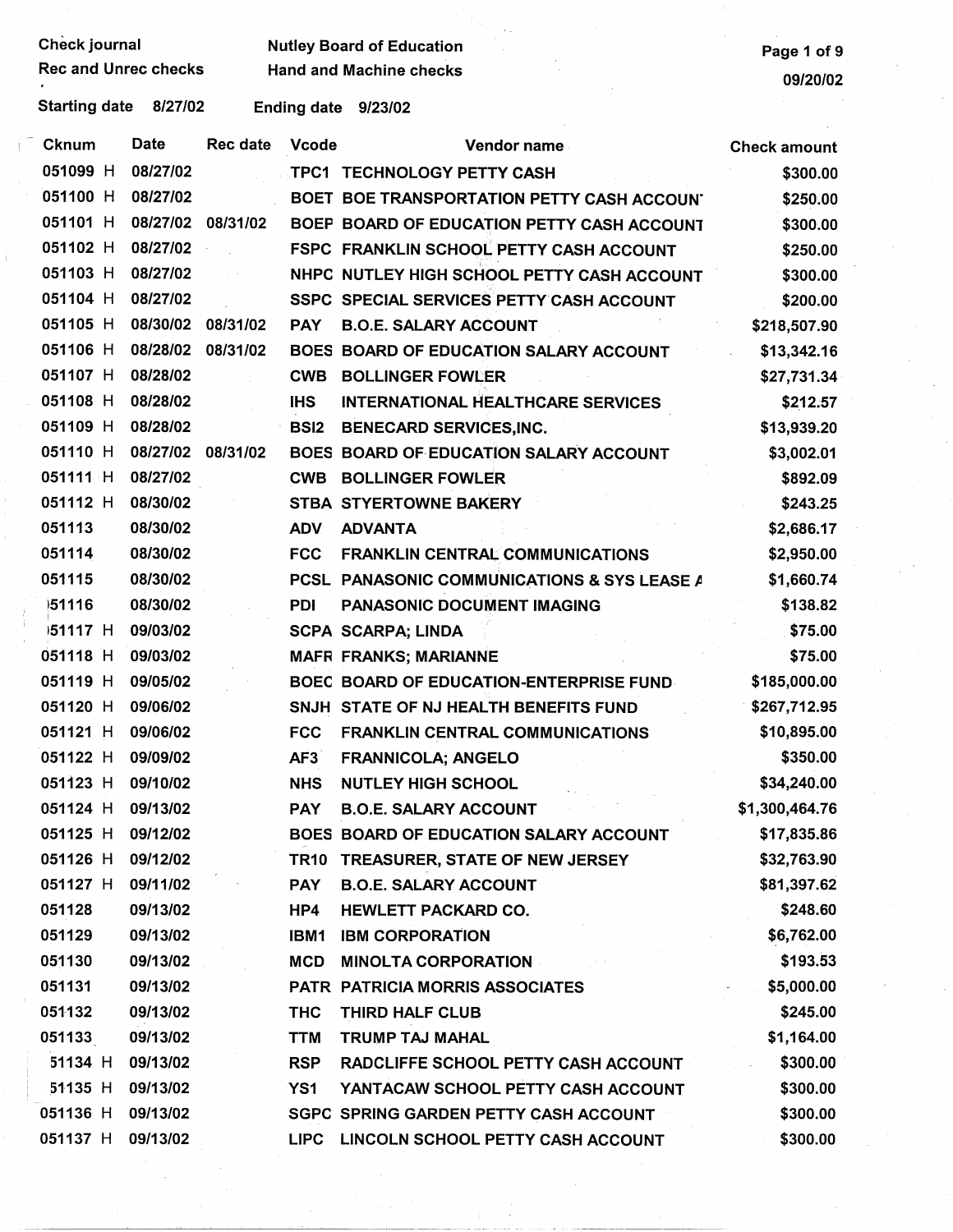| <b>Check journal</b> |                      |
|----------------------|----------------------|
|                      | Den and House shoots |

Nutley Board of Education **Page 2 of 9** Nutley Board of Education Rec and Unrec checks Hand and Machine checks **Hand and Machine checks 199/20/02** 

Starting date 8/27/02 Ending date 9/23/02

| <b>Cknum</b> | Date     | Rec date | <b>Vcode</b>    | Vendor name                                | <b>Check amount</b> |
|--------------|----------|----------|-----------------|--------------------------------------------|---------------------|
| 051138 H     | 09/13/02 |          |                 | WSPC WASHINGTON SCHOOL PETTY CASH ACCOUNT  | \$300.00            |
| 051139 H     | 09/13/02 |          | AF3             | <b>FRANNICOLA; ANGELO</b>                  | \$150.00            |
| 051140       | 09/23/02 |          | <b>ANA</b>      | <b>ANACONDA SPORTS</b>                     | \$637.63            |
| 051141       | 09/23/02 |          |                 | <b>GDW' CDW GOVERNMENT INC.</b>            | \$990.00            |
| 051142       | 09/23/02 |          |                 | <b>MFAC M-F ATHLETIC COMPANY</b>           | \$363.90            |
| 051143       | 09/23/02 |          | <b>NCS</b>      | NATIONAL COMPUTER SYSTEMS PEARSON, INC     | \$421.05            |
| 051144       | 09/23/02 |          | <b>SPC</b>      | <b>SCHOOL SPECIALTIES CO.</b>              | \$283.54            |
| 051145       | 09/23/02 |          |                 | <b>XER2 XEROX CORPORATION</b>              | \$2,043.38          |
| 051146       | 09/23/02 |          |                 | BEKA A BEKA BOOK, INC.                     | \$1,596.55          |
| 051147       | 09/23/02 |          |                 | ASS2 ABC SCHOOL SUPPLY INC.                | \$364.52            |
| 051148       | 09/23/02 |          | A&D             | ABDO PUBLISHING CO.                        | \$299.00            |
| 051149       | 09/23/02 |          | AP7             | <b>ACTE PUBLICATIONS</b>                   | \$42.00             |
| 051150       | 09/23/02 |          |                 | AKJE AKJ EDUCATIONAL SERVICES, INC.        | \$47.43             |
| 051151       | 09/23/02 |          | AS6             | <b>ALLEGRO SCHOOL</b>                      | \$23,478.00         |
| 051152       | 09/23/02 |          |                 | ALEN ALLIED ENVELOPE COMPANY, INC.         | \$1,014.93          |
| 051153       | 09/23/02 |          |                 | ALBC ALTA BOOK CENTER                      | \$677.72            |
| 051154       | 09/23/02 |          |                 | AAEC ALUMINUM ATHLETIC EQUIPMENT COMPANY   | \$274.00            |
| 051155       | 09/23/02 |          |                 | AMSC ALVAH M SQUIBB CO., INC.              | \$282.18            |
| 051156       | 09/23/02 |          | <b>AME</b>      | <b>AMERADA HESS</b>                        | \$124.78            |
| 051157       | 09/23/02 |          |                 | AMOF AMOROSO; DEBORAH                      | \$450.00            |
| 051158       | 09/23/02 |          | <b>ANA</b>      | <b>ANACONDA SPORTS</b>                     | \$1,082.52          |
| 051159       | 09/23/02 |          |                 | ALR1 APPLAUSE LEARNING RESOURCES           | \$402.29            |
| 051160       | 09/23/02 |          |                 | <b>ARCH ARCH WIRELESS</b>                  | \$179.56            |
| 051161       | 09/23/02 |          | ATT             | <b>AT &amp; T</b>                          | \$295.96            |
| 051162       | 09/23/02 |          |                 | ATRA ATRA JANITORIAL SUPPLY CO INC         | \$1,745.80          |
| 051163       | 09/23/02 |          |                 | <b>BACH BACHARACH RASIN</b>                | \$59.98             |
| 051164       | 09/23/02 |          | ВT              | <b>BAKER &amp; TAYLOR</b>                  | \$189.15            |
| 051165       | 09/23/02 |          | BT <sub>2</sub> | <b>BARONE'S TOWING</b>                     | \$135.00            |
| 051166       | 09/23/02 |          | BIH             | <b>BELLEVILLE INDUSTRIAL HARDWARE</b>      | \$79.42             |
| 051167       | 09/23/02 |          | <b>BPS</b>      | BELLRIDGE PLUMBING SUPPLY CORPORATION      | \$1,957.06          |
| 051168       | 09/23/02 |          | <b>BCC</b>      | BERGEN CENTER FOR CHILD DEVELOPMENT        | \$5,616.46          |
| 051169       | 09/23/02 |          |                 | <b>BCSS BERGEN COUNTY SPECIAL SERVICES</b> | \$32,611.42         |
| 051170       | 09/23/02 |          | JB4             | <b>BERTUZZI; JOSEPH</b>                    | \$1,350.00          |
| 051171       | 09/23/02 |          | RB <sub>2</sub> | <b>BIGLEY; ROBERT</b>                      | \$120.00            |
| 051172       | 09/23/02 |          |                 | BLFM BLOOMFIELD ELECTRICAL CO.             | \$405.44            |
| 051173       | 09/23/02 |          | BMI             | <b>BMI EDUCATIONAL SERVICES</b>            | \$339.38            |
| 051174       | 09/23/02 |          | <b>BCP</b>      | <b>BOLCHAZY-CARDUCCI PUBLISHERS INC.</b>   | \$1,073.39          |
| 051175       | 09/23/02 |          |                 | <b>RBU1 BUCCI; ROSA</b>                    | \$90.00             |
| 051176       | 09/23/02 |          |                 | CABL CABLEVISION LIGHTPATH INC             | \$12,320.00         |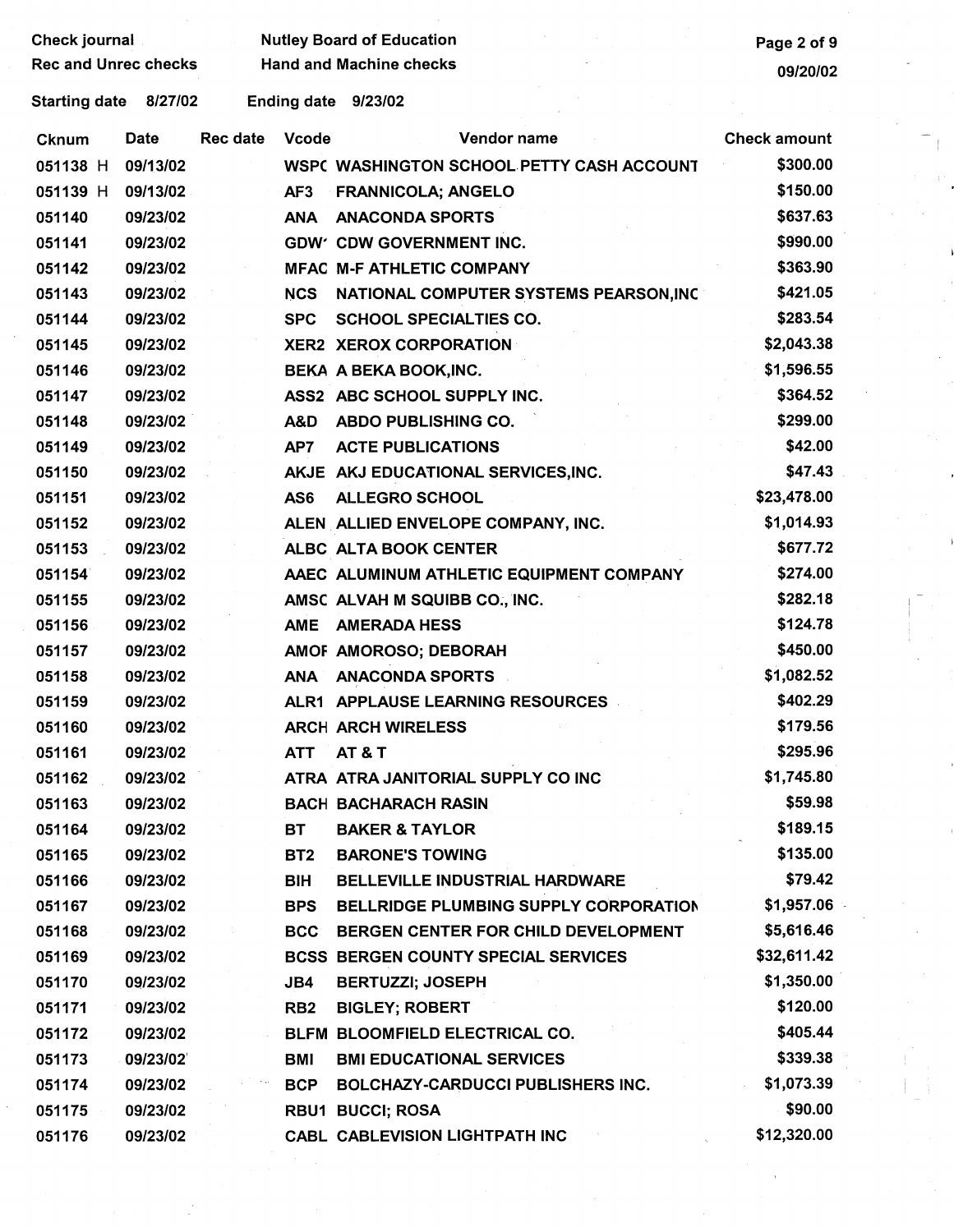| <b>Check journal</b>        |             |                 |                  | <b>Nutley Board of Education</b>           | Page 3 of 9         |
|-----------------------------|-------------|-----------------|------------------|--------------------------------------------|---------------------|
| <b>Rec and Unrec checks</b> |             |                 |                  | <b>Hand and Machine checks</b>             | 09/20/02            |
| <b>Starting date</b>        | 8/27/02     |                 |                  | Ending date 9/23/02                        |                     |
| <b>Cknum</b>                | <b>Date</b> | <b>Rec date</b> | <b>Vcode</b>     | Vendor name                                | <b>Check amount</b> |
| 051177                      | 09/23/02    |                 |                  | CGS1 CADAPULT GRAPHIC SYSTEMS, INC.        | \$3,817.94          |
| 051178                      | 09/23/02    |                 |                  | CCPT CALDWELL COMMUNITY PHYSICAL THERAPY   | \$825.00            |
| 051179                      | 09/23/02    |                 |                  | SC10 CAMMARATA, MD; SANDRA                 | \$350.00            |
| 051180                      | 09/23/02    |                 | SC4              | <b>CAPALBO; SUSAN</b>                      | \$275.00            |
| 051181                      | 09/23/02    |                 | <b>CBS</b>       | CAROLINA BIOLOGICAL SUPPLY COMPANY         | \$4,331.00          |
| 051182                      | 09/23/02    |                 |                  | <b>CARC CAROLLO; ANNEMARIE</b>             | \$450.00            |
| 051183                      | 09/23/02    |                 |                  | <b>GDW' CDW GOVERNMENT INC.</b>            | \$839.57            |
| 051184                      | 09/23/02    |                 | <b>CPC</b>       | <b>CENTRAL-LEWMAR PAPER</b>                | \$14,920.52         |
| 051185                      | 09/23/02    |                 | CP <sub>1</sub>  | CEREBRAL PALSY ASSOC MIDDLESEX COUNT)      | \$8,832.00          |
| 051186                      | 09/23/02    |                 | CT <sub>1</sub>  | <b>CHEERLEADER &amp; DANZTEAM</b>          | \$1,656.04          |
| 051187                      | 09/23/02    |                 | <b>CHE</b>       | <b>CHERENSON GROUP</b>                     | \$3,972.42          |
| 051188                      | 09/23/02    |                 |                  | <b>CDC2 CHILD DEVELOPMENT CENTER</b>       | \$6,833.88          |
| 051189                      | 09/23/02    |                 |                  | <b>CC15 CHILDREN'S CENTER</b>              | \$3,522.23          |
| 051190                      | 09/23/02    |                 | C12              | <b>CHILDRENS INSTITUTE</b>                 | \$16,065.00         |
| 051191                      | 09/23/02    |                 | <b>CIOF</b>      | <b>CIOFFI; ROSE</b>                        | \$450.00            |
| 051192                      | 09/23/02    |                 | <b>CSG</b>       | <b>CIRCLE SYSTEM GROUP</b>                 | \$15,454.85         |
| 051193                      | 09/23/02    |                 | JEC1             | <b>CITARELLA; JENNIFER</b>                 | \$450.00            |
| 051194                      | 09/23/02    |                 | <b>DOC</b>       | <b>COCCO; DONNA</b>                        | \$450.00            |
| 051195                      | 09/23/02    |                 | COL              | <b>COLANERI BROS.</b>                      | \$171.20            |
| 051196                      | 09/23/02    |                 | CD               | <b>COLLEGIATE DIRECTORIES</b>              | \$63.90             |
| 051197                      | 09/23/02    |                 |                  | <b>COLA COMMONWEALTH LACROSSE</b>          | \$274.00            |
| 051198                      | 09/23/02    |                 | <b>CNI</b>       | <b>COMPNET, INC</b>                        | \$2,120.00          |
| 051199                      | 09/23/02    |                 |                  | <b>CMC5 CONCENTRA MEDICAL CENTERS</b>      | \$100.00            |
| 051200                      | 09/23/02    |                 | CPI <sub>1</sub> | <b>CONTINENTAL PRESS INC</b>               | \$264.61            |
| 051201                      | 09/23/02    |                 | <b>COT</b>       | <b>COTTRELL PRINTING</b>                   | \$596.25            |
| 051202                      | 09/23/02    |                 | MIC1             | <b>CRISTANTIELLO; MICHELE</b>              | \$450.00            |
| 051203                      | 09/23/02    |                 | GD1              | <b>D'ANGELO; GIOVANNI</b>                  | \$120.00            |
| 051204                      | 09/23/02    |                 | <b>DEL</b>       | DELL MARKETING, L.P.                       | \$69,865.00         |
| 051205                      | 09/23/02    |                 | DH               | <b>DETAILED HEATING INC</b>                | \$2,295.00          |
| 051206                      | 09/23/02    |                 | GD <sub>3</sub>  | <b>DORFMAN; GLORIA</b>                     | \$1,350.00          |
| 051207                      | 09/23/02    |                 | EAI <sub>2</sub> | <b>EAI EDUCATIION</b>                      | \$6,781.00          |
| 051208                      | 09/23/02    |                 | EAI <sub>2</sub> | <b>EAI EDUCATION</b>                       | \$2,200.05          |
| 051209                      | 09/23/02    |                 |                  | <b>EMDS EAST MOUNTAIN DAY SCHOOL</b>       | \$2,459.64          |
| 051210                      | 09/23/02    |                 | <b>EEN</b>       | <b>EASY ENGLISH NEWS</b>                   | \$150.00            |
| 051211                      | 09/23/02    |                 |                  | ECLC ECLC OF NEW JERSEY                    | \$33,967.20         |
| 51212                       | 09/23/02    |                 | <b>EPS</b>       | <b>EDUCATORS PUPLISHING SERVICES, INC.</b> | \$564.15            |
| 51213                       | 09/23/02    |                 | <b>EDV</b>       | EDVOTEK INC.                               | \$139.75            |
| 051214                      | 09/23/02    |                 | TE1              | <b>EGAN; TRACY</b>                         | \$450.00            |
| 051215                      | 09/23/02    |                 | EA               | <b>ENERGY FOR AMERICA</b>                  | \$3,859.00          |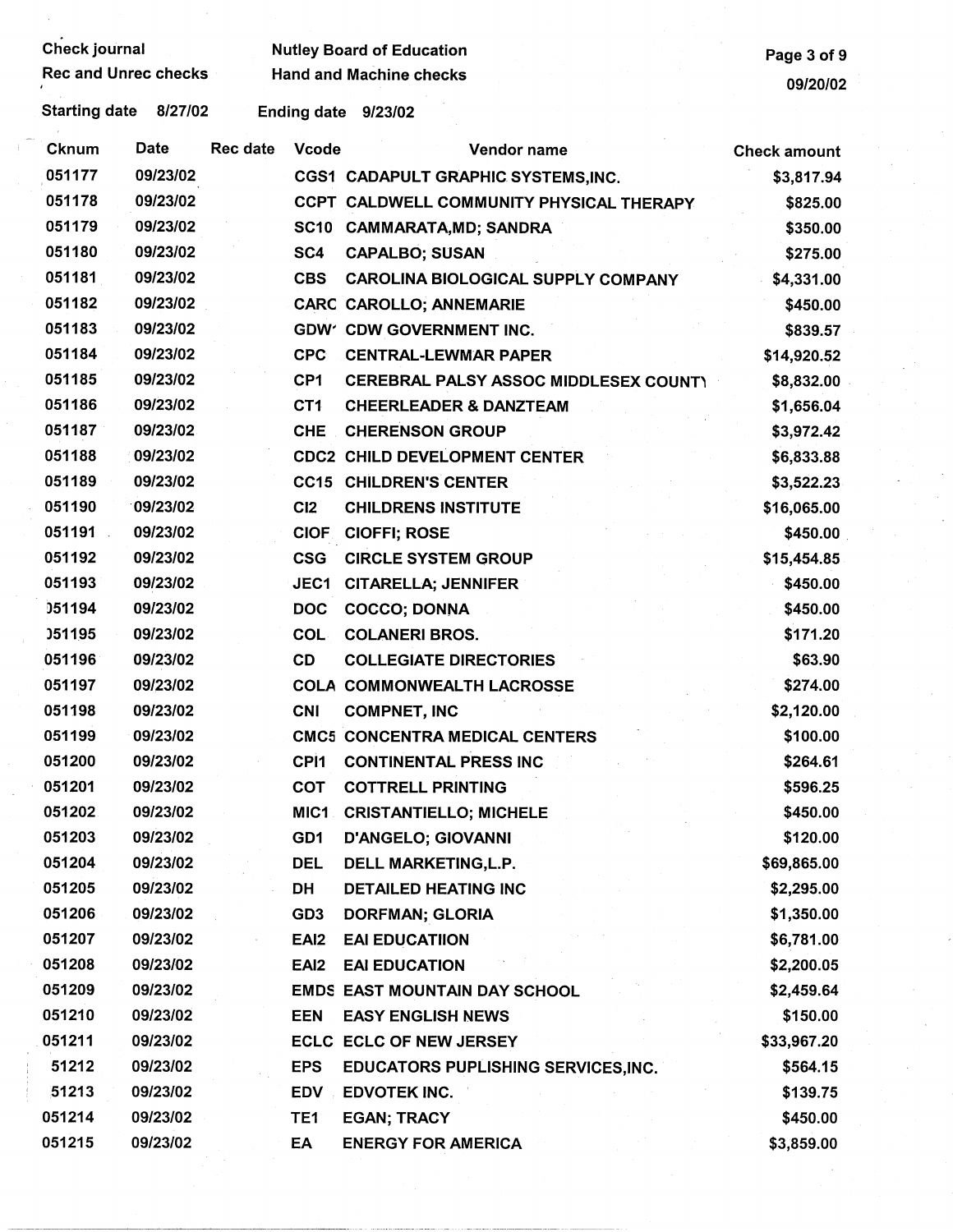| Check journal               |          |                 | <b>Nutley Board of Education</b> | Page 4 of 9                                   |                     |
|-----------------------------|----------|-----------------|----------------------------------|-----------------------------------------------|---------------------|
| <b>Rec and Unrec checks</b> |          |                 |                                  | <b>Hand and Machine checks</b>                | 09/20/02            |
| <b>Starting date</b>        | 8/27/02  |                 |                                  | Ending date 9/23/02                           |                     |
| Cknum                       | Date     | <b>Rec date</b> | <b>Vcode</b>                     | <b>Vendor name</b>                            | <b>Check amount</b> |
| 051216                      | 09/23/02 |                 | <b>ESC</b>                       | <b>ESSEX COUNTY BOARD OF ELECTIONS</b>        | \$9,203.28          |
| 051217                      | 09/23/02 |                 |                                  | ECDP ESSEX COUNTY DEPT.OF PARKS, RECREATION   | \$690.00            |
| 051218                      | 09/23/02 |                 |                                  | <b>ECES ESSEX COUNTY EDUCATIONAL SERVICES</b> | \$9,031.47          |
| 051219                      | 09/23/02 |                 |                                  | <b>ECS1 EXECUTIVE COFFEE SERVICE INC.</b>     | \$18.00             |
| 051220                      | 09/23/02 |                 | DF1                              | <b>FARRO; DORA</b>                            | \$275.00            |
| 051221                      | 09/23/02 |                 |                                  | <b>FAST FAST SIGNS</b>                        | \$600.10            |
| 051222                      | 09/23/02 |                 | <b>FS</b>                        | <b>FELICIAN SCHOOL</b>                        | \$5,195.20          |
| 051223                      | 09/23/02 |                 |                                  | <b>FLA FLAGHOUSE INC</b>                      | \$514.37            |
| 051224                      | 09/23/02 |                 |                                  | FLEE FLEET LEASING CORPORATION                | \$439.00            |
| 051225                      | 09/23/02 |                 | FS4                              | FLINN SCIENTIFIC INC.                         | \$151.23            |
| 051226                      | 09/23/02 |                 |                                  | JFOL FOLLET; JOANNE                           | \$209.99            |
| 051227                      | 09/23/02 |                 |                                  | FLR1 FOLLETT LIBRARY RESOURCES                | \$1,378.07          |
| 051228                      | 09/23/02 |                 | <b>FCC</b>                       | <b>FRANKLIN CENTRAL COMMUNICATIONS</b>        | \$1,005.00          |
| 051229                      | 09/23/02 |                 | <b>FFI</b>                       | <b>FRANKLIN FLOORS INC</b>                    | \$692.20            |
| 051230                      | 09/23/02 |                 | JF <sub>2</sub>                  | <b>FREEDMAN; JILL</b>                         | \$900.00            |
| 051231                      | 09/23/02 |                 |                                  | FULL FULLONE; HECTOR                          | \$120.00            |
| 051232                      | 09/23/02 |                 | <b>GPB</b>                       | <b>GACCIONE, POMACO &amp; BECK</b>            | \$7,880.60          |
| 051233                      | 09/23/02 |                 |                                  | <b>GAL3 GALE GROUP</b>                        | \$2,434.84          |
| 051234                      | 09/23/02 |                 |                                  | GALL GALLINA MD; DAVID J                      | \$550.00            |
| 051235                      | 09/23/02 |                 | JG2                              | <b>GAMBARO; JAININE</b>                       | \$1,350.00          |
| 051236                      | 09/23/02 |                 | <b>GLB</b>                       | <b>GANN LAW BOOKS</b>                         | \$74.00             |
| 051237                      | 09/23/02 |                 |                                  | <b>GRAN GRAINGER INC.</b>                     | \$1,407.62          |
| 051238                      | 09/23/02 |                 |                                  | <b>GSC GRIFFITH SHADE COMPANY</b>             | \$89.85             |
| 051239                      | 09/23/02 |                 | DR <sub>3</sub>                  | <b>GROH; DARREN</b>                           | \$450.00            |
| 051240                      | 09/23/02 |                 | <b>HRD</b>                       | <b>H.R. DIRECT</b>                            | \$42.49             |
| 051241                      | 09/23/02 |                 | HSI                              | <b>HARRINGTON SOFTWARE INC</b>                | \$10,000.00         |
| 051242                      | 09/23/02 |                 | <b>HER</b>                       | <b>HERTZ FURNITURE SYSTEMS</b>                | \$2,328.80          |
| 051243                      | 09/23/02 |                 | <b>HRS</b>                       | HIGH POINT SCHOOL CORP.                       | \$12,959.70         |
| 051244                      | 09/23/02 |                 | hci                              | <b>HIGHSMITH</b>                              | \$330.18            |
| 051245                      | 09/23/02 |                 | <b>HS</b>                        | <b>HOLMSTEAD SCHOOL</b>                       | \$3,190.67          |
| 051246                      | 09/23/02 |                 |                                  | <b>HRW2 HOLT RINEHART &amp; WINSTON</b>       | \$3,133.40          |
| 051247                      | 09/23/02 |                 | <b>HDC</b>                       | HOME DEPOT COMM.ACCT.                         | \$444.29            |
| 051248                      | 09/23/02 |                 | HMC                              | <b>HOUGHTON MIFFLIN CO.</b>                   | \$17,281.30         |
| 051249                      | 09/23/02 |                 | IBM3                             | <b>IBM CORPORATION</b>                        | \$454.84            |
| 051250                      | 09/23/02 |                 | <b>PIT</b>                       | <b>IMAGISTICS INTERNATIONAL INC.</b>          | \$322.82            |
| 051251                      | 09/23/02 |                 | IMM2                             | <b>IMMEDICENTER</b>                           | \$159.00            |
| 051252                      | 09/23/02 |                 | <b>IOE</b>                       | <b>IMPERIAL OFFICE EQUIPMENT</b>              | \$255.00            |
| 051253                      | 09/23/02 |                 | <b>INS</b>                       | <b>INSTRUCTIVISION</b>                        | \$1,393.90          |
| 051254                      | 09/23/02 |                 |                                  | <b>IOW1 IOWA STATE PRESS</b>                  | \$932.68            |

 $\frac{1}{\sqrt{2}}$ 

 $\frac{1}{\sqrt{2}}$ 

 $\begin{array}{c} \begin{array}{c} \begin{array}{c} \begin{array}{c} \begin{array}{c} \end{array} \\ \begin{array}{c} \end{array} \\ \begin{array}{c} \end{array} \\ \begin{array}{c} \end{array} \\ \begin{array}{c} \end{array} \\ \begin{array}{c} \end{array} \end{array} \end{array} \end{array}$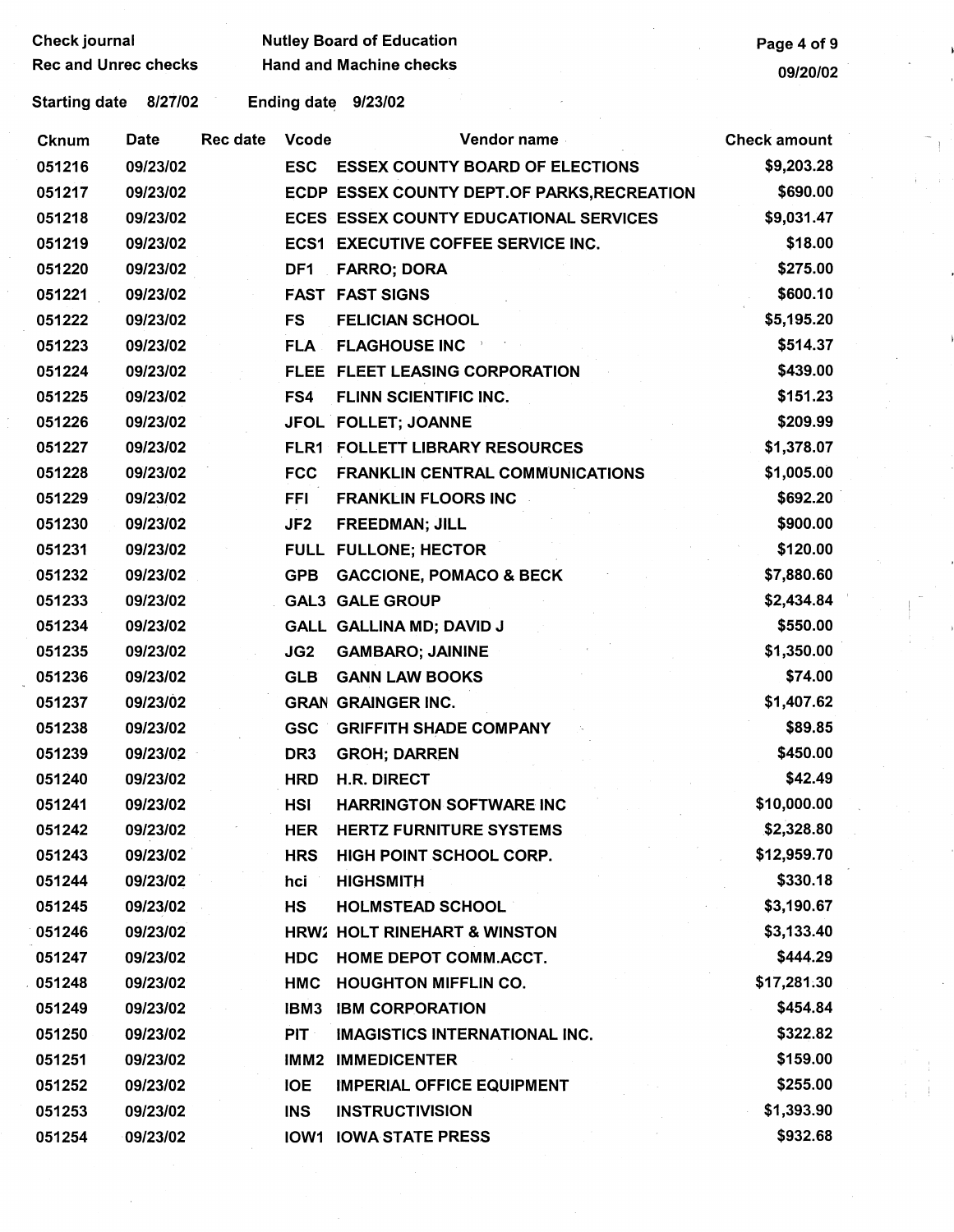Check journal Mutley Board of Education<br>Rec and Unrec checks Hand and Machine checks Page 5 of 9 Rec and Machine checks and Machine checks and Unrec checks of the United States of the United States of the United States of the United States of the United States of the United States of the United States of the United St

Starting date 8/27/02 Ending date 9/23/02

| <b>Cknum</b> | Date     | Rec date | <b>Vcode</b>    | Vendor name                                           | <b>Check amount</b> |
|--------------|----------|----------|-----------------|-------------------------------------------------------|---------------------|
| 051255       | 09/23/02 |          | <b>JBS</b>      | <b>JERSEY BUS SALES</b>                               | \$68.04             |
| 051256       | 09/23/02 |          | <b>JE</b>       | JERSEY ELEVATOR CO. INC.                              | \$1,475.07          |
| 051286       | 09/23/02 |          |                 | <b>MPC3 METROGRAPHICS PRINTING &amp; COMPUTER SER</b> | \$1,746.55          |
| 051287       | 09/23/02 |          |                 | <b>MFAC M-F ATHLETIC COMPANY</b>                      | \$1,178.00          |
| 051288       | 09/23/02 |          | <b>MBM</b>      | <b>MICRO BIO MEDICS INC.</b>                          | \$137.61            |
| 051289       | 09/23/02 |          | MS7             | <b>MIDLAND SCHOOL</b>                                 | \$6,104.00          |
| 051290       | 09/23/02 |          | <b>MCD</b>      | <b>MINOLTA CORPORATION</b>                            | \$193.52            |
| 051291       | 09/23/02 |          | <b>MSS</b>      | <b>MODERN SCHOOL SUPPLIES</b>                         | \$586.84            |
| 051292       | 09/23/02 |          | GM <sub>2</sub> | <b>MOREO; GEORGE</b>                                  | \$4.09              |
| 051293       | 09/23/02 |          |                 | MM11 MUNIZ; MARIA                                     | \$450.00            |
| 051294       | 09/23/02 |          |                 | <b>MSG1 MURPH'S SPORTING GOODS</b>                    | \$1,104.00          |
| 051295       | 09/23/02 |          |                 | <b>MENC MUSIC EDUCATORS NATIONAL CONFERENCE</b>       | \$356.00            |
| 051296       | 09/23/02 |          |                 | <b>MUM/ MUSIC MALL</b>                                | \$259.51            |
| 051297       | 09/23/02 |          | <b>MT</b>       | <b>MUSIC TIME INC.</b>                                | \$655.37            |
| 051298       | 09/23/02 |          |                 | <b>MVM1 MVM PUBLISHERS</b>                            | \$1,176.00          |
| 051299       | 09/23/02 |          | N1              | <b>NASCO</b>                                          | \$65.98             |
| 051300       | 09/23/02 |          | <b>NAV</b>      | <b>NATIONAL AUDIO VISUAL</b>                          | \$261.05            |
| 151301       | 09/23/02 |          | <b>NBF</b>      | <b>NATIONAL BUSINESS FURNITURE</b>                    | \$327.90            |
| )51302       | 09/23/02 |          | <b>NCS</b>      | NATIONAL COMPUTER SYSTEMS PEARSON, INC                | \$408.00            |
| 051303       | 09/23/02 |          |                 | <b>NEMC NATIONAL EDUCATIONAL MUSIC CO.</b>            | \$159.00            |
| 051304       | 09/23/02 |          |                 | NEMF NATIONAL ELECTRIC MOTOR REPAIR CO.               | \$453.77            |
| 051305       | 09/23/02 |          |                 | NMSA NATIONAL MIDDLE SCHOOL ASSOCIATION               | \$59.00             |
| 051306       | 09/23/02 |          | NSP1            | NATIONAL SPORTSWEAR & PROMOTION                       | \$375.26            |
| 051307       | 09/23/02 |          | <b>NBC</b>      | <b>NBC AUTO PARTS</b>                                 | \$12.49             |
| 051308       | 09/23/02 |          | SN4             | <b>NERI; SUSAN</b>                                    | \$900.00            |
| 051309       | 09/23/02 |          | <b>NL</b>       | <b>NEWARK LIGHT CO.</b>                               | \$219.08            |
| 051310       | 09/23/02 |          | NJSI            | <b>NJSIAA</b>                                         | \$121.00            |
| 051311       | 09/23/02 |          |                 | CMHS NORTHWEST ESSEX COMMUNITY                        | \$10,324.08         |
| 051312       | 09/23/02 |          |                 | <b>NOV3 NOVUS</b>                                     | \$45.00             |
| 051313       | 09/23/02 |          |                 | <b>NBOE NUTLEY BOARD OF EDUCATION</b>                 | \$2,010.35          |
| 051314       | 09/23/02 |          | <b>NHC</b>      | <b>NUTLEY HEATING &amp; COOLING SUPPLY CO.</b>        | \$38.38             |
| 051315       | 09/23/02 |          | <b>NSR</b>      | <b>NUTLEY SHOP-RITE, INC.</b>                         | \$1,867.71          |
| 051316       | 09/23/02 |          | N               | <b>NYSTROM DIVISION OF HERFF JONES</b>                | \$433.05            |
| 051317       | 09/23/02 |          | <b>OTC</b>      | <b>ORIENTAL TRADING CO,INC.</b>                       | \$203.83            |
| 051318       | 09/23/02 |          | <b>OCA</b>      | <b>ORIGAMI USA</b>                                    | \$176.99            |
| 51319        | 09/23/02 |          | <b>PDI</b>      | <b>PANASONIC DOCUMENT IMAGING</b>                     | \$458.18            |
| 51320        | 09/23/02 |          | <b>PKP</b>      | PATEL MD; POORVI K                                    | \$600.00            |
| 051321       | 09/23/02 |          | PP.             | <b>PAXTON PATTERSON</b>                               | \$248.40            |
| 051324       | 09/23/02 |          | PE3             | <b>PEARSON EDUCATION</b>                              | \$54,369.19         |

·-----· -- ·-····--·--·------~-------------------------------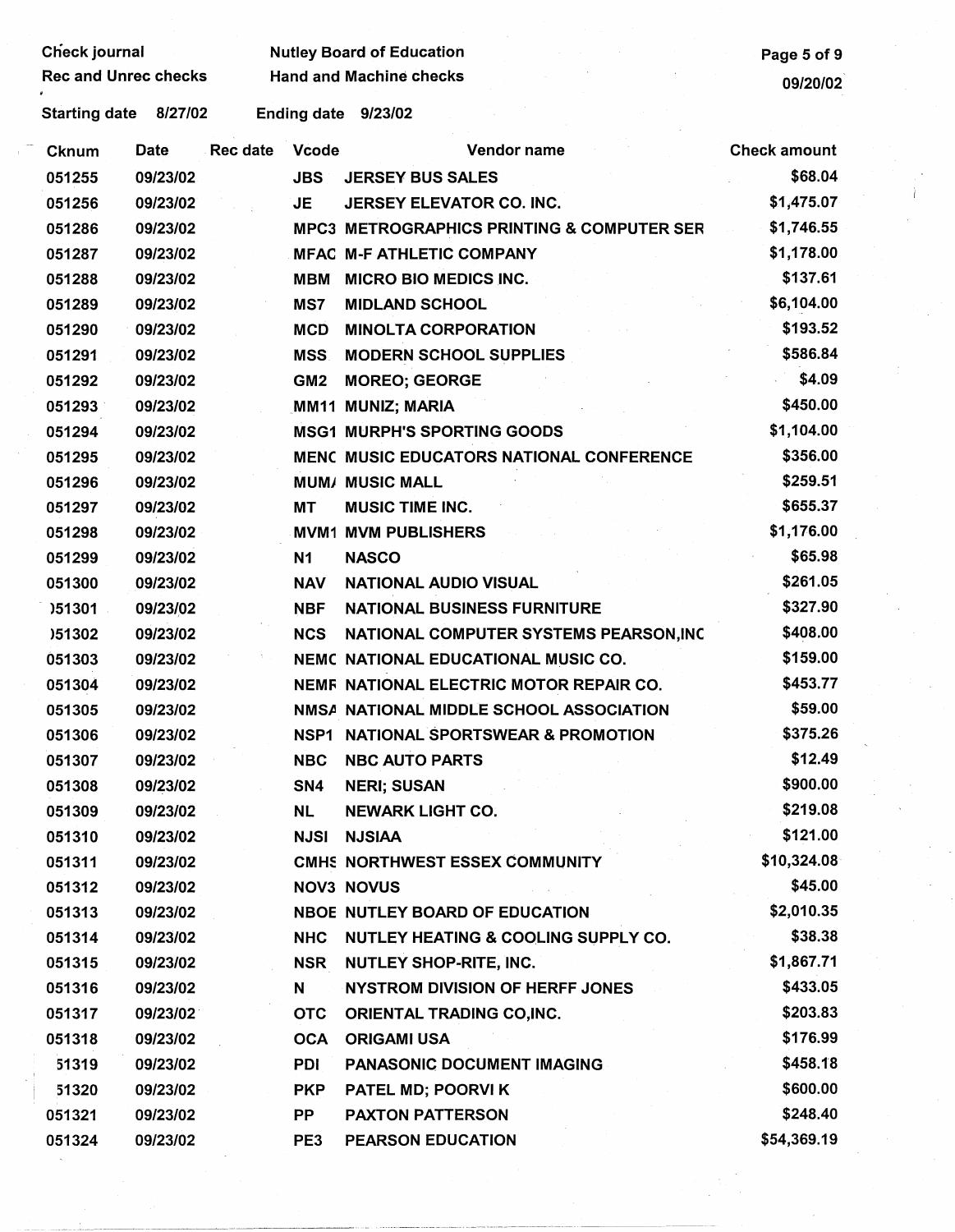| Check journal               |          |                 |                 | <b>Nutley Board of Education</b>      | Page 6 of 9         |  |
|-----------------------------|----------|-----------------|-----------------|---------------------------------------|---------------------|--|
| <b>Rec and Unrec checks</b> |          |                 |                 | <b>Hand and Machine checks</b>        |                     |  |
|                             |          |                 |                 |                                       | 09/20/02            |  |
| <b>Starting date</b>        | 8/27/02  |                 |                 | Ending date 9/23/02                   |                     |  |
| <b>Cknum</b>                | Date     | <b>Rec date</b> | <b>Vcode</b>    | Vendor name                           | <b>Check amount</b> |  |
| 051325                      | 09/23/02 |                 |                 | PLC1 PERFECTION LEARNING CORP.        | \$3,343.39          |  |
| 051326                      | 09/23/02 |                 | PD4             | PETE'S DELI                           | \$317.80            |  |
| 051327                      | 09/23/02 |                 |                 | PLC2 PHOENIX LEARNING CENTER          | \$8,400.00          |  |
| 051328                      | 09/23/02 |                 | <b>PCI</b>      | PHYSICS CURRICULUM INSTRUCTION        | \$85.00             |  |
| 051329                      | 09/23/02 |                 | <b>PDS</b>      | PIONEER DRAMA SERVICE, INC.           | \$505.20            |  |
| 051330                      | 09/23/02 |                 | <b>PB</b>       | PITNEY BOWES INC.                     | \$210.00            |  |
| 051331                      | 09/23/02 |                 |                 | PFOT POCKET FULL OF THERAPY           | \$186.07            |  |
| 051332                      | 09/23/02 |                 |                 | PONT PONTORIERO; CARMELA              | \$275.00            |  |
| 051333                      | 09/23/02 |                 | <b>PEC</b>      | POSITIVE ELECTRIC CO.                 | \$395.00            |  |
| 051334                      | 09/23/02 |                 | RP <sub>5</sub> | <b>PRESUTO; ROBERT</b>                | \$19.75             |  |
| 051335                      | 09/23/02 |                 | <b>PLH</b>      | <b>PRO LUMBER &amp; HARDWARE</b>      | \$350.49            |  |
| 051336                      | 09/23/02 |                 |                 | PROB PRO-BOUND SPORTS, LLC            | \$46.62             |  |
| 051337                      | 09/23/02 |                 | <b>PE</b>       | <b>PRO-ED</b>                         | \$290.40            |  |
| 051338                      | 09/23/02 |                 |                 | PROF PROFESSIONAL ATHLETICS           | \$708.00            |  |
| 051339                      | 09/23/02 |                 | <b>PSE</b>      | PUBLIC SERVICE ELECTRIC & GAS CO.     | \$16,272.90         |  |
| 051340                      | 09/23/02 |                 | <b>RGS</b>      | <b>REALLY GOOD STUFF</b>              | \$15.90             |  |
| 051341                      | 09/23/02 |                 | <b>RBU</b>      | <b>REFERENCE BOOKS UNLIMITED</b>      | \$2,030.50          |  |
| 051342                      | 09/23/02 |                 | LR <sub>3</sub> | <b>RESTEL; LORRAINE</b>               | \$450.00            |  |
| 051343                      | 09/23/02 |                 | <b>RF</b>       | <b>RICHARDS FLORIST</b>               | \$108.00            |  |
| 051344                      | 09/23/02 |                 | <b>RRS</b>      | RICKARD REHABILITATION SERVICES, INC. | \$448.00            |  |
| 051345                      | 09/23/02 |                 | <b>RICH</b>     | <b>RICOH CORP.</b>                    | \$253.50            |  |
| 051346                      | 09/23/02 |                 |                 | RBOE RIDGEFIELD BOARD OF EDUCATION    | \$22,830.00         |  |
| 051347                      | 09/23/02 |                 | RR <sub>2</sub> | <b>RIZZUTO; ROSANN</b>                | \$900.00            |  |
| 051348                      | 09/23/02 |                 | <b>RAM</b>      | <b>ROBERT A. MOSCA</b>                | \$167.00            |  |
| 051349                      | 09/23/02 |                 | WS4             | <b>ROCKLER</b>                        | \$358.41            |  |
| 051350                      | 09/23/02 |                 | RP4             | <b>ROCKY'S PIZZA</b>                  | \$969.00            |  |
| 051351                      | 09/23/02 |                 | PR4             | <b>RUCINSKI; PEGGY</b>                | \$1,350.00          |  |
| 051352                      | 09/23/02 |                 | <b>SEI</b>      | <b>SADDLEBACK EDUCATIONAL INC.</b>    | \$369.93            |  |
| 051353                      | 09/23/02 |                 |                 | <b>SAG2 SAGE DAY II</b>               | \$3,107.26          |  |
| 051354                      | 09/23/02 |                 |                 | <b>SAG1 SAGEBRUSH TECHNOLOGIES</b>    | \$600.00            |  |
| 051355                      | 09/23/02 |                 | <b>SAP</b>      | <b>SALLY'S AUTO PARTS INC.</b>        | \$29.71             |  |
| 051356                      | 09/23/02 |                 | <b>SWS</b>      | SARGENT WELCH SCIENTIFIC CO.          | \$718.92            |  |
| 051357                      | 09/23/02 |                 | WS6             | <b>SAUTTER; WALTER</b>                | \$37.09             |  |
| 051358                      | 09/23/02 |                 | <b>SAC</b>      | <b>SAX ARTS &amp; CRAFTS</b>          | \$1,236.11          |  |
| 051359                      | 09/23/02 |                 | SI3             | <b>SCHOLASTIC INC.</b>                | \$178.50            |  |
| 051360                      | 09/23/02 |                 | <b>SLP</b>      | <b>SCHOLASTIC LIBRARY PUBLISHING</b>  | \$664.52            |  |
| 051361                      | 09/23/02 |                 | S               | <b>SCHOLASTIC MAGAZINES</b>           | \$2,921.40          |  |
| 051363                      | 09/23/02 |                 | <b>SPC</b>      | <b>SCHOOL SPECIALTIES CO.</b>         | \$10,347.93         |  |
| 051364                      | 09/23/02 |                 | <b>SKI</b>      | <b>SCIENCE KIT, INC.</b>              | \$396.47            |  |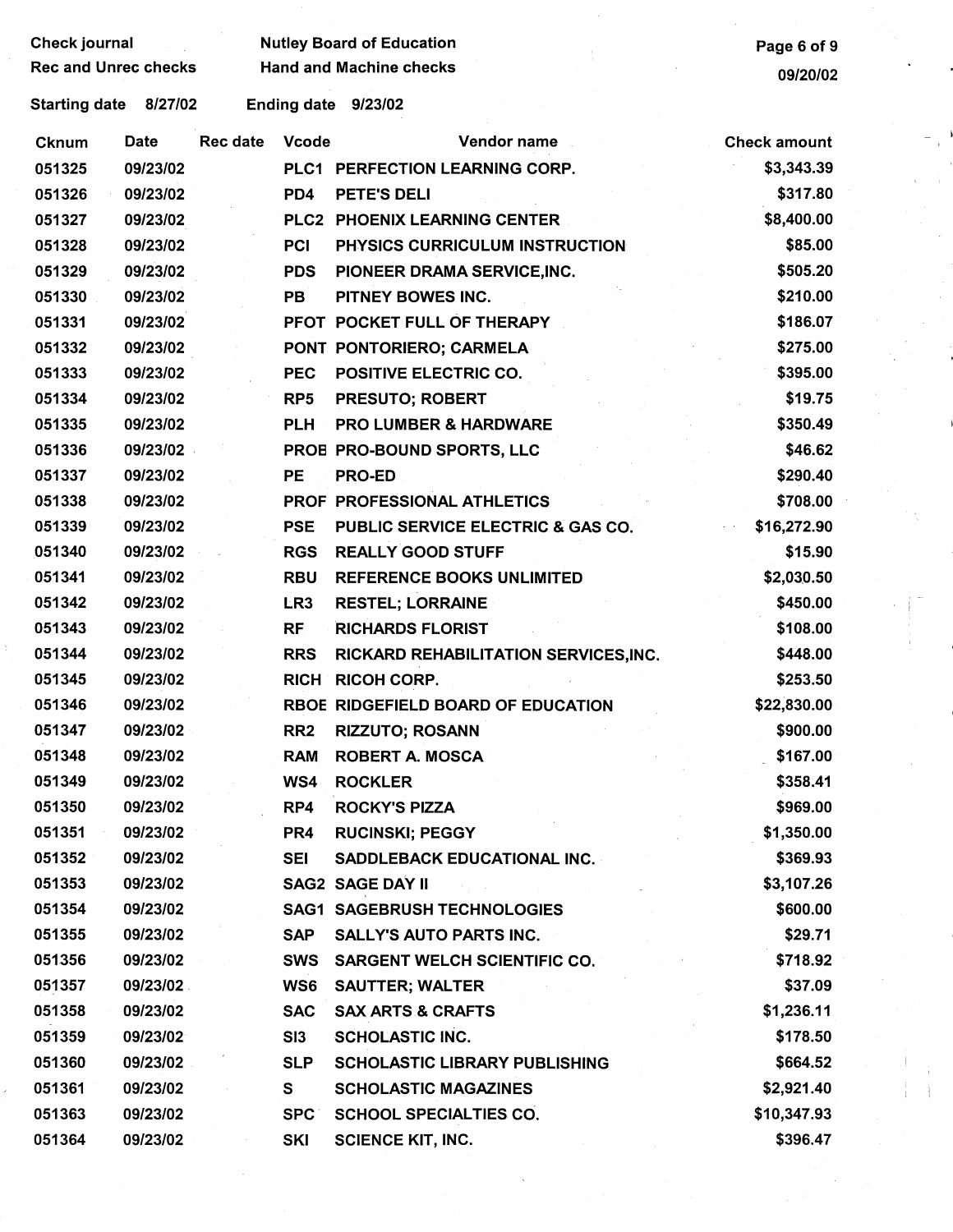| Check journal               |          |                 |                 | <b>Nutley Board of Education</b>               | Page 7 of 9         |
|-----------------------------|----------|-----------------|-----------------|------------------------------------------------|---------------------|
| <b>Rec and Unrec checks</b> |          |                 |                 | <b>Hand and Machine checks</b>                 | 09/20/02            |
| <b>Starting date</b>        | 8/27/02  |                 |                 | Ending date 9/23/02                            |                     |
| <b>Cknum</b>                | Date     | <b>Rec date</b> | <b>Vcode</b>    | Vendor name                                    | <b>Check amount</b> |
| 051365                      | 09/23/02 |                 | <b>KS</b>       | <b>SERAFINO; KATHLEEN</b>                      | \$90.00             |
| 051366                      | 09/23/02 |                 |                 | SHS1 SHEPARD ACADEMY                           | \$3,692.08          |
| 051367                      | 09/23/02 |                 | <b>CCI</b>      | <b>SHERWIN WILLIAMS CO.</b>                    | \$422.94            |
| 051368                      | 09/23/02 |                 |                 | <b>SPGA SPORTS &amp; GAMES FUNPLEX</b>         | \$195.00            |
| 051369                      | 09/23/02 |                 |                 | STBU STAPLES BUSINESS ADVANTAGE                | \$2,988.43          |
| 051370                      | 09/23/02 |                 | <b>SVC</b>      | <b>STECK-VAUGHN COMPANY</b>                    | \$288.05            |
| 051371                      | 09/23/02 |                 | <b>SLS</b>      | <b>STEVENSON LEARNING SKILLS</b>               | \$502.44            |
| 051372                      | 09/23/02 |                 | SI5             | <b>STEWART INDUSTRIES</b>                      | \$881.69            |
| 051373                      | 09/23/02 |                 | <b>STR</b>      | <b>STRUMOLO; MARIA</b>                         | \$900.00            |
| 051374                      | 09/23/02 |                 | <b>SAJ</b>      | STUDENT ASSISTANCE JOURNAL                     | \$34.00             |
| 051375                      | 09/23/02 |                 |                 | SDSC SUPER DUPER INC.                          | \$141.35            |
| 051376                      | 09/23/02 |                 |                 | <b>SCRC SUSSEX COUNTY REGIONAL COOPERATIVE</b> | \$46,549.13         |
| 051377                      | 09/23/02 |                 | TD              | <b>TEACHER'S DISCOVERY</b>                     | \$159.23            |
| 051378                      | 09/23/02 |                 | <b>TMI</b>      | TELE-MEASUREMENTS INC.                         | \$2,013.00          |
| 051379                      | 09/23/02 |                 | <b>TCI</b>      | <b>TERRE COMPANY INC</b>                       | \$869.55            |
| 051380                      | 09/23/02 |                 |                 | CHS2 THE COMMUNITY SCHOOL, INC.                | \$25,437.28         |
| 051381                      | 09/23/02 |                 | <b>TPF</b>      | THE PAHAQUARRY FOUNDATION                      | \$15.00             |
| )51382                      | 09/23/02 |                 | <b>TSB</b>      | THE SPEECH BIN                                 | \$249.59            |
| )51383                      | 09/23/02 |                 | <b>TRS</b>      | THERAPEUTIC REHABILITATION SERVICES            | \$462.00            |
| 051384                      | 09/23/02 |                 | TL <sub>1</sub> | <b>THOMSON LEARNING</b>                        | \$2,682.25          |
| 051385                      | 09/23/02 |                 | <b>TACI</b>     | TRIARCO ARTS & CRAFTS, INC.                    | \$1,675.50          |
| 051386                      | 09/23/02 |                 | LT <sub>1</sub> | <b>TUORTO; LAWRENCE</b>                        | \$900.00            |
| 051387                      | 09/23/02 |                 | TD <sub>2</sub> | <b>TWIN DATA</b>                               | \$3,144.00          |
| 051388                      | 09/23/02 |                 |                 | CPT U.S. TOY CO.                               | \$424.14            |
| 051389                      | 09/23/02 |                 |                 | USPS UNITED STATES POSTAL SERVICE              | \$4,000.00          |
| 051390                      | 09/23/02 |                 | VC <sub>3</sub> | VALIANT I.M.C.                                 | \$202.30            |
| 051391                      | 09/23/02 |                 | BA              | <b>VERIZON</b>                                 | \$7,473.60          |
| 051392                      | 09/23/02 |                 | <b>VHM</b>      | <b>VICTORS HOUSE OF MUSIC</b>                  | \$348.00            |
| 051393                      | 09/23/02 |                 | VB :            | <b>VIOLA BROTHERS INC</b>                      | \$55.41             |
| 051394                      | 09/23/02 |                 |                 | <b>VOIC VOICESTREAM WIRELESS</b>               | \$599.76            |
| 051395                      | 09/23/02 |                 | <b>WNS</b>      | <b>WARD'S</b>                                  | \$13.29             |
| 051396                      | 09/23/02 |                 | WA4             | <b>WASHINGTON ACADEMY</b>                      | \$30,825.60         |
| 051397                      | 09/23/02 |                 |                 | WAST WASTE MANAGEMENT OF NJ, INC.              | \$5,048.76          |
| 051398                      | 09/23/02 |                 |                 | WRC WEEKLY READER CORP.                        | \$383.35            |
| 051399                      | 09/23/02 |                 |                 | <b>WGC WELCO GASES CORPORATION</b>             | \$84.50             |
| 51400                       | 09/23/02 |                 |                 | WELL WELLNESS & REHABILITATION SERVICES, INC.  | \$330.00            |
| 51401                       | 09/23/02 |                 |                 | GTVA WELLS FARGO FINANCIAL LEASING, INC.       | \$128.80            |
| 051402                      | 09/23/02 |                 |                 | <b>WWU WHICH WAY USA</b>                       | \$18.37             |
| 051403                      | 09/23/02 |                 | WE1             | <b>WIESER EDUCATIONAL</b>                      | \$1,541.71          |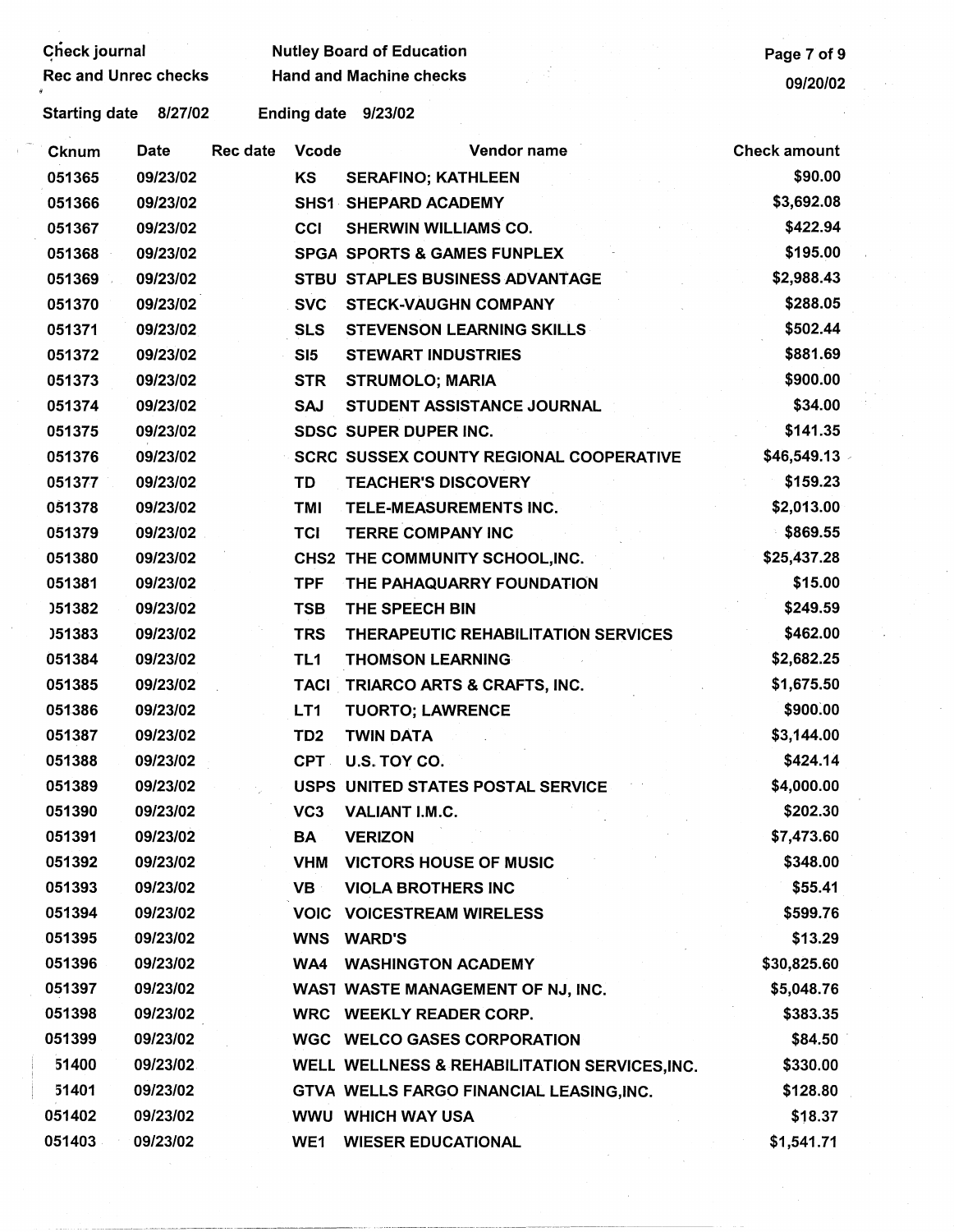| <b>Check journal</b>        |             |          |                 | <b>Nutley Board of Education</b>           | Page 8 of 9         |
|-----------------------------|-------------|----------|-----------------|--------------------------------------------|---------------------|
| <b>Rec and Unrec checks</b> |             |          |                 | <b>Hand and Machine checks</b>             | 09/20/02            |
| <b>Starting date</b>        | 8/27/02     |          |                 | Ending date 9/23/02                        |                     |
| <b>Cknum</b>                | <b>Date</b> | Rec date | <b>Vcode</b>    | Vendor name                                | <b>Check amount</b> |
| 051404                      | 09/23/02    |          |                 | KW1 WILLIAMS, M.S.SLP; KYM                 | \$2,800.00          |
| 051405                      | 09/23/02    |          |                 | <b>WLT WILSON LANGUAGE TRAINING</b>        | \$455.40            |
| 051406                      | 09/23/02    |          |                 | ROW' WILSON; RITA O'NEILL                  | \$1,350.00          |
| 051407                      | 09/23/02    |          | WS8             | <b>WINDSOR LEARNING CENTER</b>             | \$7,392.24          |
| 051408                      | 09/23/02    |          |                 | WORT WORTHINGTON DIRECT, INC.              | \$706.09            |
| 051409                      | 09/23/02    |          |                 | <b>WRES WRESTLING AIDS</b>                 | \$137.00            |
| 051410                      | 09/23/02    |          | WO1             | <b>WRESTLING ONE</b>                       | \$1,723.96          |
| 051411                      | 09/23/02    |          |                 | XER2 XEROX CORPORATION                     | \$1,704.90          |
| 051412                      | 09/23/02    |          | YS              | YANTACAW SCHOOL                            | \$1,900.00          |
| 051413                      | 09/23/02    |          | <b>YCS</b>      | YOUTH CONSULTATION SERVICES                | \$8,551.53          |
| 051414                      | 09/23/02    |          | ZB <sub>1</sub> | <b>ZANER-BLOSER</b>                        | \$5,014.88          |
| 051415                      | 09/23/02    |          | <b>JKE</b>      | <b>JOSEPH KARG ENTERPRISES</b>             | \$654.60            |
| 051416                      | 09/23/02    |          | JP1             | <b>JOSEPH'S PHOTOGRAPHERS</b>              | \$1,900.00          |
| 051417                      | 09/23/02    |          |                 | JSEO J-SONS EQUIPMENT OVERHAUL, INC.       | \$541.87            |
| 051418                      | 09/23/02    |          | <b>PJK</b>      | <b>KEATING; PATRICIA J.</b>                | \$450.00            |
| 051419                      | 09/23/02    |          |                 | <b>KBA1 KORNEY BOARD AIDS</b>              | \$185.30            |
| 051420                      | 09/23/02    |          | <b>LTK</b>      | <b>KOSTER; LAWRENCE T.</b>                 | \$120.00            |
| 051421                      | 09/23/02    |          | <b>LLM</b>      | <b>LAKESHORE LEARNING MATERIALS</b>        | \$295.55            |
| 051422                      | 09/23/02    |          | <b>LLC</b>      | <b>LAKEVIEW LEARNING CENTER</b>            | \$7,673.40          |
| 051423                      | 09/23/02    |          | <b>LEC</b>      | <b>LANG EQUIPMENT CO.</b>                  | \$496.39            |
| 051424                      | 09/23/02    |          | <b>LCA</b>      | <b>LAURIE CARLSON &amp; ASSOCIATES,LTD</b> | \$285.00            |
| 051425                      | 09/23/02    |          | <b>LPC</b>      | <b>LERNER PUBLICATIONS CO.</b>             | \$412.76            |
| 051426                      | 09/23/02    |          | LSI.            | <b>LINGUI SYSTEMS INC.</b>                 | \$93.34             |
| 051427                      | 09/23/02    |          | <b>LON</b>      | <b>LONGO ASSOCIATES, INC.</b>              | \$2,115.00          |
| 051428                      | 09/23/02    |          |                 | LORI LORI'S CHEERBOWS                      | \$260.90            |
| 051429                      | 09/23/02    |          | FL <sub>1</sub> | <b>LOTITO; FRANK</b>                       | \$120.00            |
| 051430                      | 09/23/02    |          | <b>LIFE</b>     | LOVAAS INSTITUTE FOR EARLY INTERVENTION    | \$9,450.00          |
| 051431                      | 09/23/02    |          | MC6             | <b>MACGILL COMPANY</b>                     | \$226.48            |
| 051432                      | 09/23/02    |          |                 | MAGN MAGNUM TRAVEL INC.                    | \$321.50            |
| 051433                      | 09/23/02    |          | JEM             | <b>MARGULIES; JERILYN</b>                  | \$900.00            |
| 051434                      | 09/23/02    |          | RM <sub>3</sub> | <b>MARKS; RICHARD</b>                      | \$120.00            |
| 051435                      | 09/23/02    |          | GMM             | <b>MASINO; GINA MARIE</b>                  | \$450.00            |
| 051436                      | 09/23/02    |          |                 | MCSC MC MANIMON & SCOTLAND, LLC            | \$430.30            |
| 051437                      | 09/23/02    |          |                 | NMC1 MCDONALD; NANCY                       | \$960.00            |
| 051438                      | 09/23/02    |          | <b>JML</b>      | MCGOVERN-LAWLER; JANINE                    | \$400.00            |
| 051441                      | 09/23/02    |          |                 | MHP1 MCGRAW-HILL COMPANIES                 | \$52,778.96         |
| 051442                      | 09/23/02    |          | MED             | <b>MEDCO SUPPLY, INC.</b>                  | \$1,056.59          |